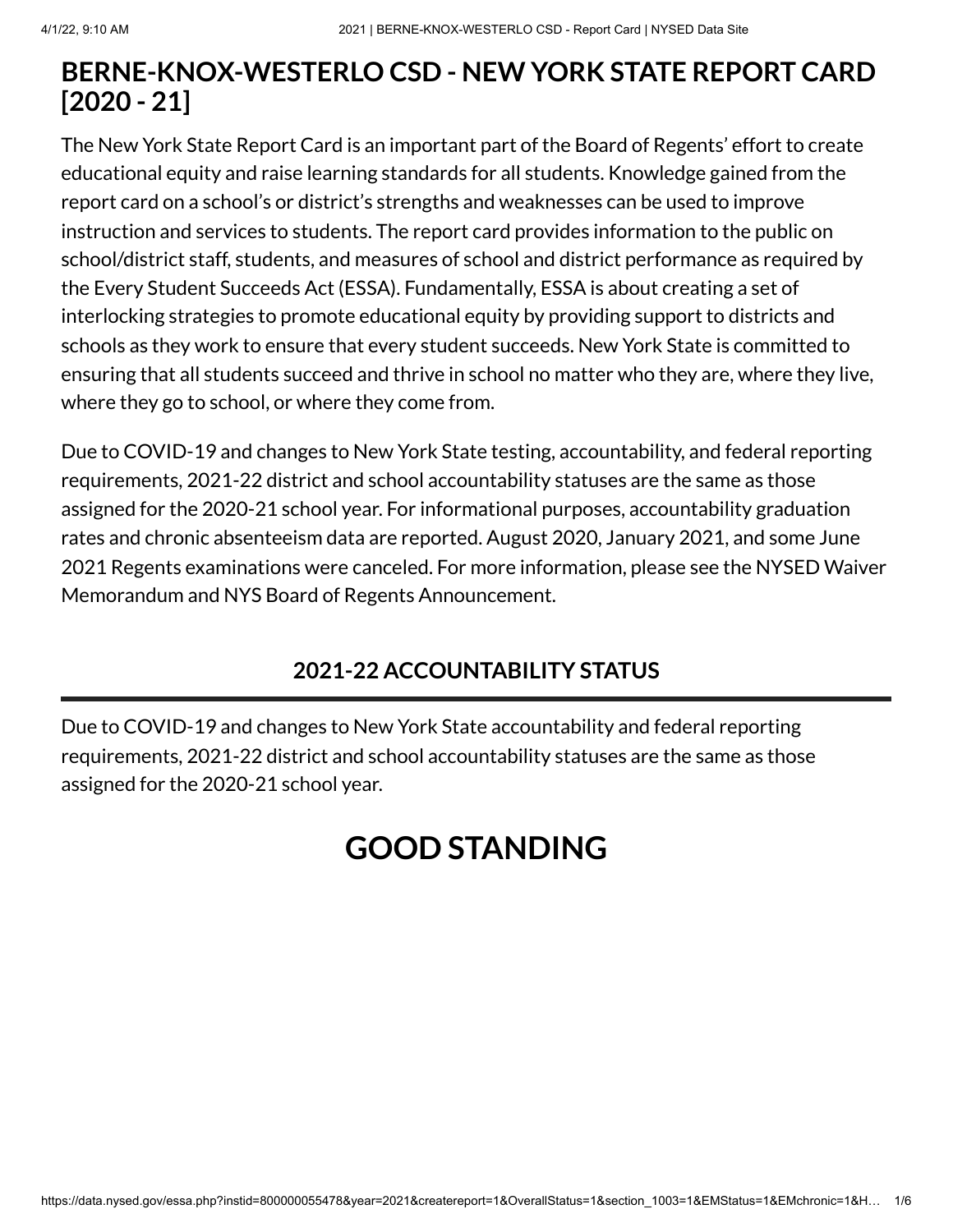# **SECTION 1003 SCHOOL IMPROVEMENT FUNDS (2020-21)**

The link below provides a list of all Local Education Agencies and public schools that received section 1003 school improvement funds, including the amount of funds each school received and the types of strategies implemented in each school with such funds.

Section 1003 School [Improvement](https://data.nysed.gov/files/essa/20-21/1003.xlsx) Funds Data (58.87 kilobytes)

For information on the use of Title I School Improvement funds, see:

- 2020-21 Title I SIG 1003 [Basic Planning](http://www.p12.nysed.gov/funding/currentapps.html#siga2020-21)
- 2020-21 Title I School Improvement Grant 1003 [Targeted Support](http://www.p12.nysed.gov/funding/currentapps.html#sig-targeted-2020-21) Grant
- 2020-21 Title I School Improvement Grant 1003 ENHANCED [Comprehensive](http://www.p12.nysed.gov/funding/currentapps.html#sig-csi-2020) Support and Improvement (CSI) Support Grant
- 2020-23 [NYSIP-PLC](http://www.p12.nysed.gov/funding/currentapps.html#nysip-plc-phase-3) Phase III
- SIG Cohort 6 and 7 Schools [Funded with](http://www.p12.nysed.gov/oisr/) SIGA in 2020-21

# **ELEMENTARY/MIDDLE STATUSES BY SUBGROUP**

Due to COVID-19 and changes to New York State accountability and federal reporting requirements, 2021-22 district and school accountability statuses are the same as those assigned for the 2020-21 school year.

| Subgroup                          | <b>Status</b>        |
|-----------------------------------|----------------------|
| <b>All Students</b>               | <b>Good Standing</b> |
| White                             | <b>Good Standing</b> |
| <b>Students with Disabilities</b> | <b>Good Standing</b> |
| <b>Economically Disadvantaged</b> | <b>Good Standing</b> |

# **ELEMENTARY/MIDDLE CHRONIC ABSENTEEISM**

Accountability chronic absenteeism data are provided for informational purposes only in 2020- 21 and are not used to make district or school accountability status determinations for the 2021- 22 school year.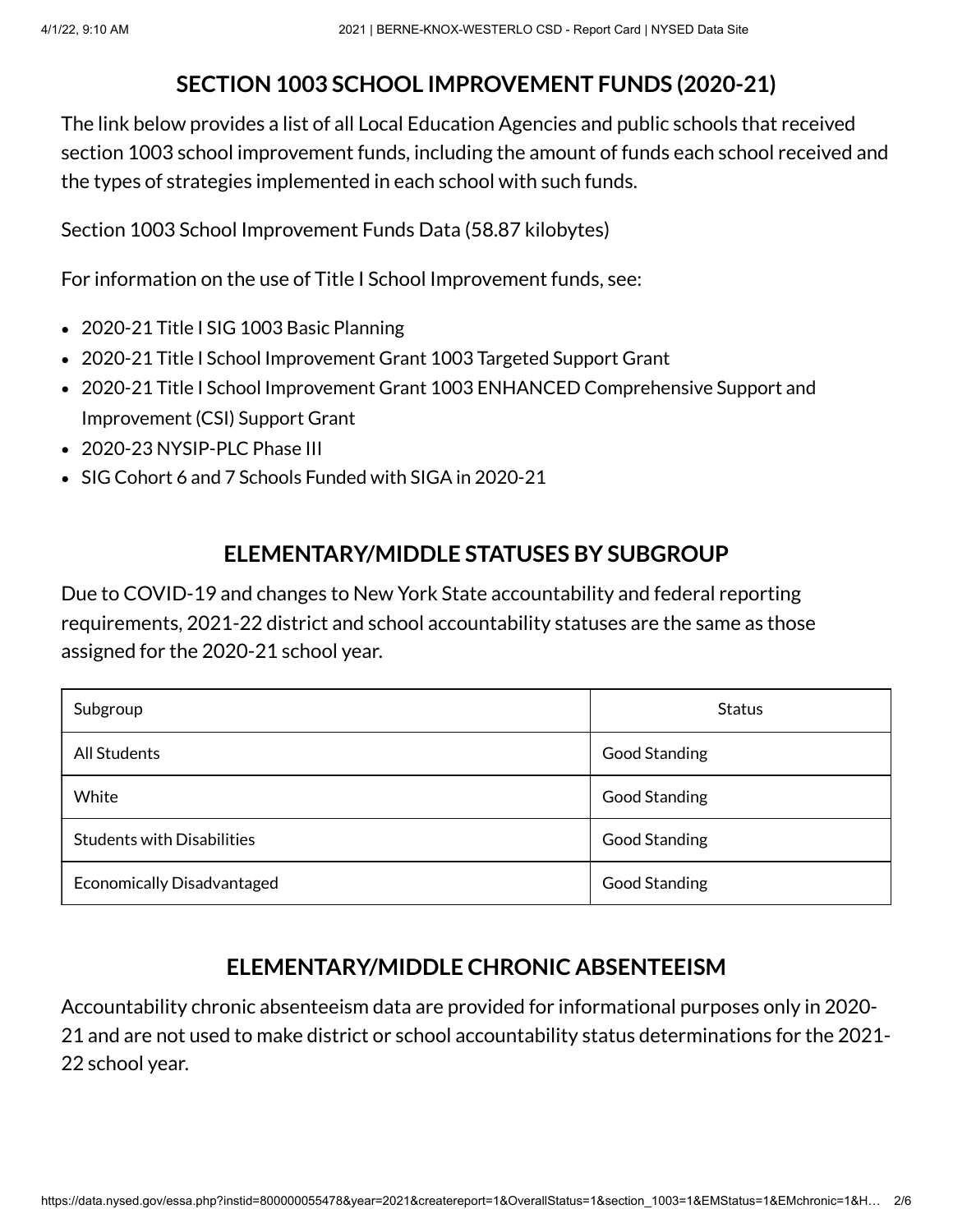4/1/22, 9:10 AM 2021 | BERNE-KNOX-WESTERLO CSD - Report Card | NYSED Data Site

| Subgroup                                           | <b>Students</b><br>Enrolled | <b>Students Chronically</b><br>Absent | <b>Chronic Absenteeism</b><br>Rate |
|----------------------------------------------------|-----------------------------|---------------------------------------|------------------------------------|
| <b>All Students</b>                                | 416                         | 30                                    | 7.2%                               |
| Asian or Native Hawaiian/Other Pacific<br>Islander | $\mathbf 1$                 |                                       |                                    |
| <b>Black or African American</b>                   | $\overline{2}$              |                                       |                                    |
| Hispanic or Latino                                 | 9                           |                                       |                                    |
| Multiracial                                        | 12                          |                                       |                                    |
| White                                              | 392                         | 29                                    | 7.4%                               |
| English Language Learners                          | 1                           |                                       |                                    |
| <b>Students with Disabilities</b>                  | 59                          | 5                                     | 8.5%                               |
| <b>Economically Disadvantaged</b>                  | 162                         | 20                                    | 12.3%                              |

### **SECONDARY STATUSES BY SUBGROUP**

Due to COVID-19 and changes to New York State accountability and federal reporting requirements, 2021-22 district and school accountability statuses are the same as those assigned for the 2020-21 school year.

| Subgroup                          | <b>Status</b>        |
|-----------------------------------|----------------------|
| <b>All Students</b>               | <b>Good Standing</b> |
| White                             | Good Standing        |
| <b>Students with Disabilities</b> | <b>Good Standing</b> |
| <b>Economically Disadvantaged</b> | <b>Good Standing</b> |

# **SECONDARY GRADUATION RATE**

Accountability graduation rate data are provided for informational purposes only in 2020-21 and are not used to make district or school accountability status determinations for the 2021-22 school year.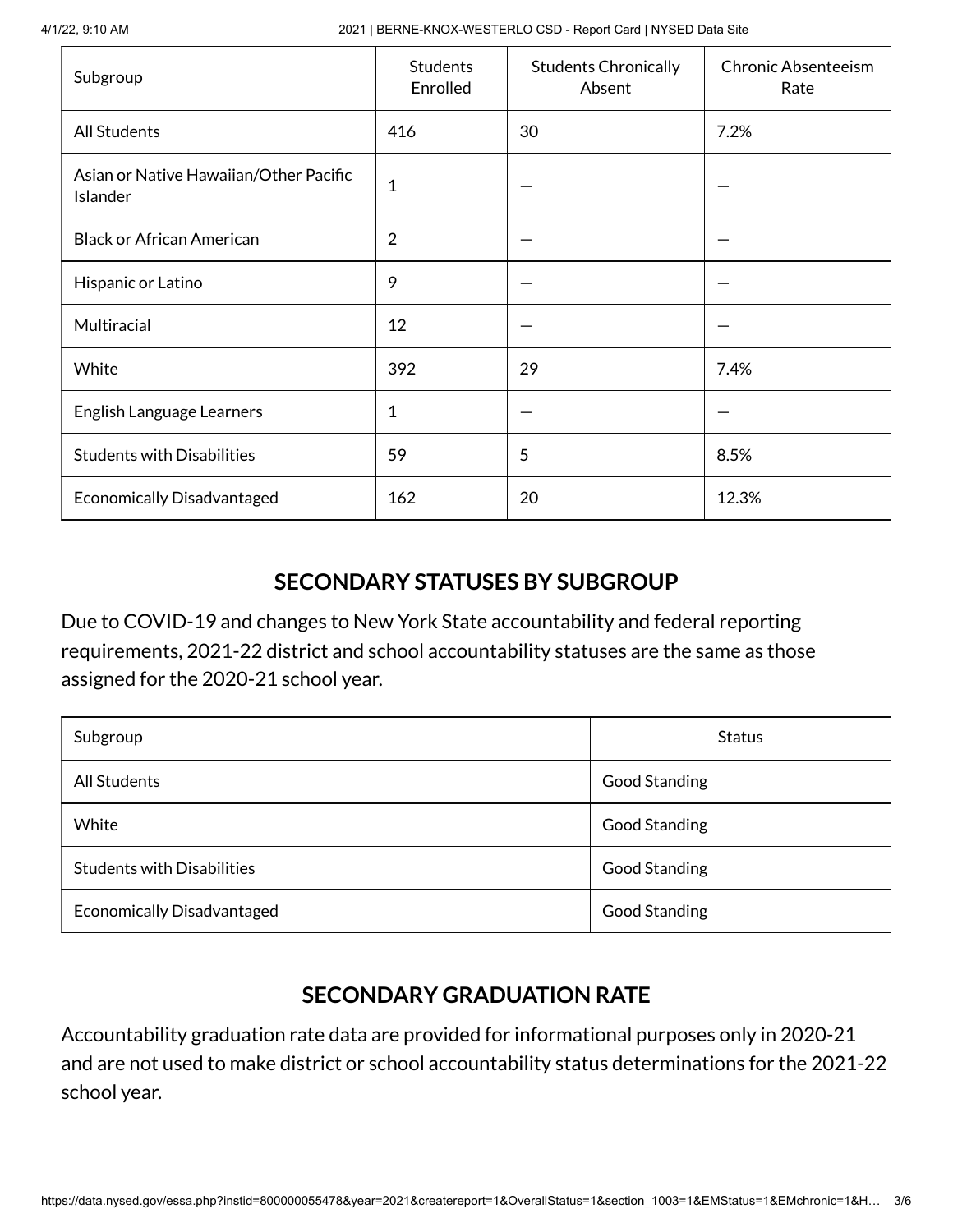4/1/22, 9:10 AM 2021 | BERNE-KNOX-WESTERLO CSD - Report Card | NYSED Data Site

| Subgroup                                           | Cohort | Number In<br>Cohort | Number<br>Graduated | Grad<br>Rate |
|----------------------------------------------------|--------|---------------------|---------------------|--------------|
|                                                    | 4-Year | 71                  | 65                  | 91.5%        |
| <b>All Students</b>                                | 5-Year | 60                  | 55                  | 91.7%        |
|                                                    | 6-Year | 77                  | 71                  | 92.2%        |
|                                                    | 4-Year | $\mathbf{1}$        |                     |              |
| American Indian or Alaska Native                   | 5-Year | $\boldsymbol{0}$    |                     |              |
|                                                    | 6-Year | $\mathbf 0$         |                     |              |
|                                                    | 4-Year | $\sqrt{3}$          |                     |              |
| Asian or Native Hawaiian/Other Pacific<br>Islander | 5-Year | $\overline{2}$      |                     |              |
|                                                    | 6-Year | $\mathbf 0$         |                     |              |
|                                                    | 4-Year | $\overline{2}$      |                     |              |
| <b>Black or African American</b>                   | 5-Year | $\mathbf 0$         |                     |              |
|                                                    | 6-Year | $\mathsf{O}\xspace$ |                     |              |
|                                                    | 4-Year | 3                   |                     |              |
| Hispanic or Latino                                 | 5-Year | $\mathbf 0$         |                     |              |
|                                                    | 6-Year | 0                   |                     |              |
|                                                    | 4-Year | $\mathbf{1}$        |                     |              |
| Multiracial                                        | 5-Year | $\mathbf 0$         |                     |              |
|                                                    | 6-Year | $\mathbf 0$         |                     |              |
|                                                    | 4-Year | 63                  | 59                  | 93.7%        |
| White                                              | 5-Year | 58                  | 53                  | 91.4%        |
|                                                    | 6-Year | 77                  | 71                  | 92.2%        |
|                                                    | 4-Year | $\boldsymbol{0}$    |                     |              |
| English Language Learners                          | 5-Year | $\boldsymbol{0}$    |                     |              |
|                                                    | 6-Year | $\,0\,$             |                     |              |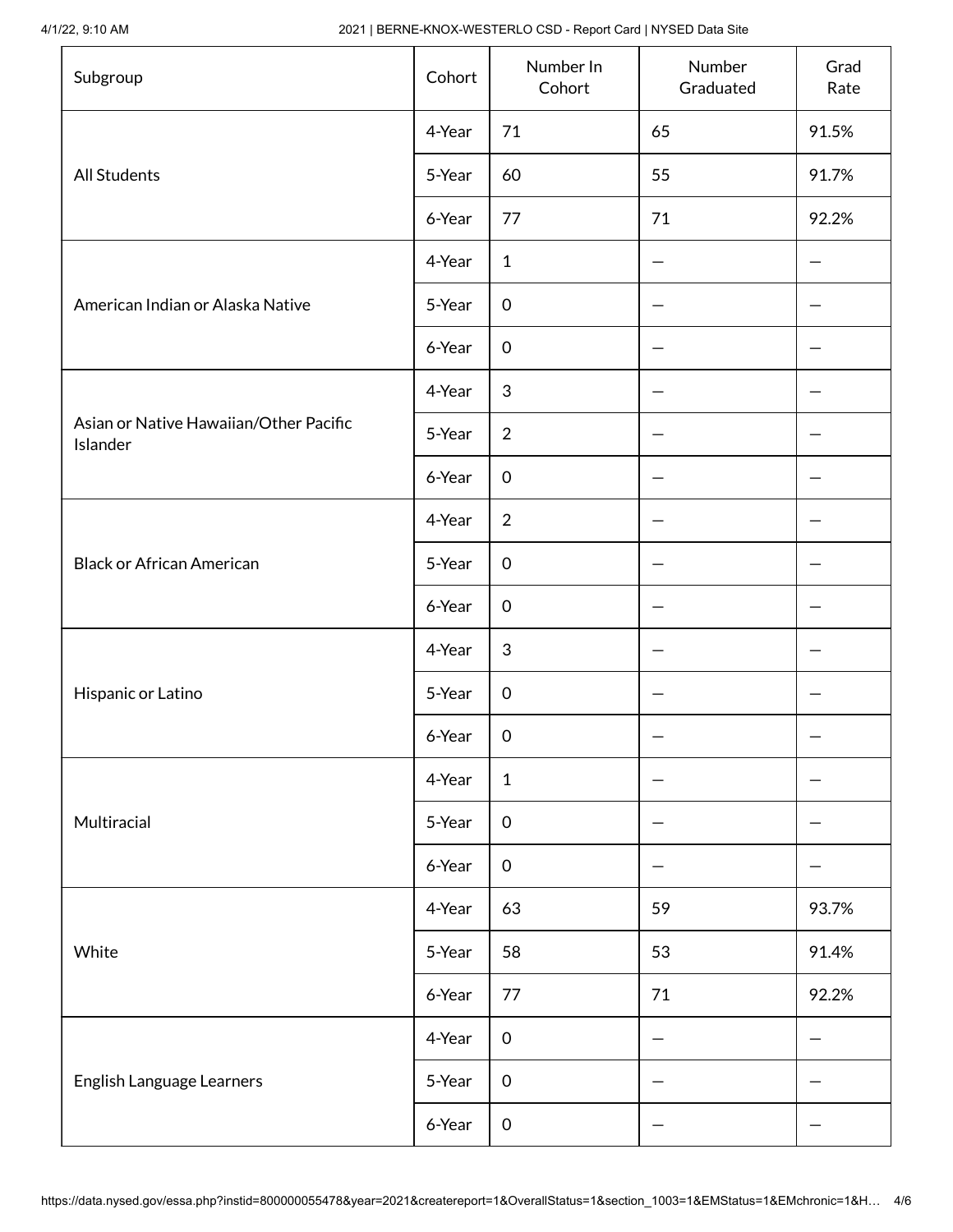4/1/22, 9:10 AM 2021 | BERNE-KNOX-WESTERLO CSD - Report Card | NYSED Data Site

| Subgroup                          | Cohort | Number In<br>Cohort | Number<br>Graduated | Grad<br>Rate |
|-----------------------------------|--------|---------------------|---------------------|--------------|
|                                   | 4-Year | 29                  |                     |              |
| <b>Students with Disabilities</b> | 5-Year | 20                  |                     |              |
|                                   | 6-Year | 18                  |                     |              |
|                                   | 4-Year | $46*$               | 37                  | 80.4%        |
| <b>Economically Disadvantaged</b> | 5-Year | $46*$               | 37                  | 80.4%        |
|                                   | 6-Year | 48*                 | 41                  | 85.4%        |

\*Not enough students were in this subgroup in the current reporting year, so data for the current and the previous reporting year were combined.

### **SECONDARY CHRONIC ABSENTEEISM**

Accountability chronic absenteeism data are provided for informational purposes only in 2020- 21 and are not used to make district or school accountability status determinations for the 2021- 22 school year.

| Subgroup                                           | <b>Students</b><br>Enrolled | <b>Students Chronically</b><br>Absent | Chronic Absenteeism<br>Rate |
|----------------------------------------------------|-----------------------------|---------------------------------------|-----------------------------|
| <b>All Students</b>                                | 226                         | 16                                    | 7.1%                        |
| American Indian or Alaska Native                   | 1                           |                                       |                             |
| Asian or Native Hawaiian/Other Pacific<br>Islander | 3                           |                                       |                             |
| <b>Black or African American</b>                   | 1                           |                                       |                             |
| Hispanic or Latino                                 | 6                           |                                       |                             |
| Multiracial                                        | 4                           |                                       |                             |
| White                                              | 211                         | 13                                    | 6.2%                        |
| <b>Students with Disabilities</b>                  | 41                          | 4                                     | 9.8%                        |
| <b>Economically Disadvantaged</b>                  | 92                          | 13                                    | 14.1%                       |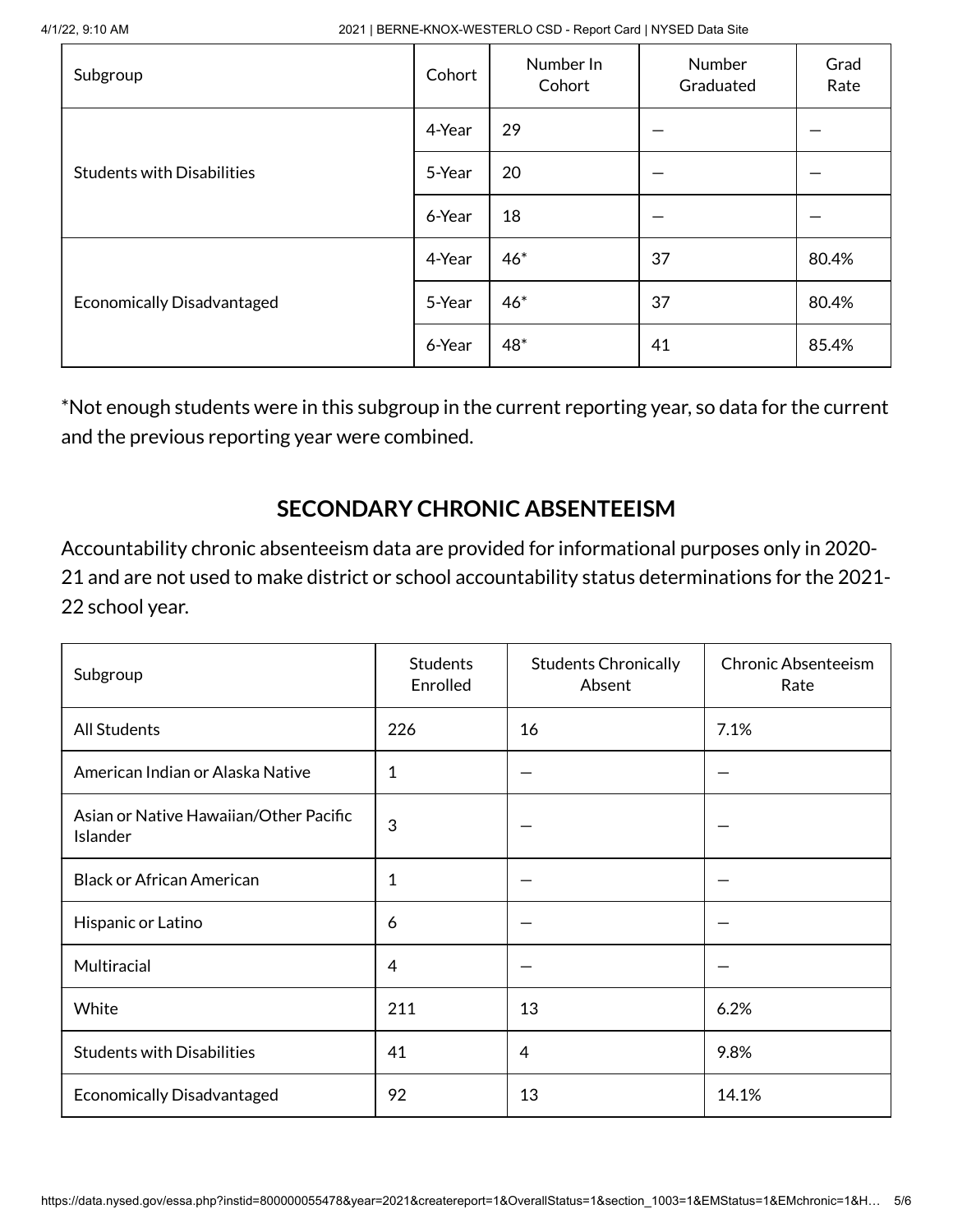© COPYRIGHT NEW YORK STATE EDUCATION DEPARTMENT, ALL RIGHTS RESERVED.

#### THIS DOCUMENT WAS CREATED ON: APRIL 1, 2022, 9:10 AM EST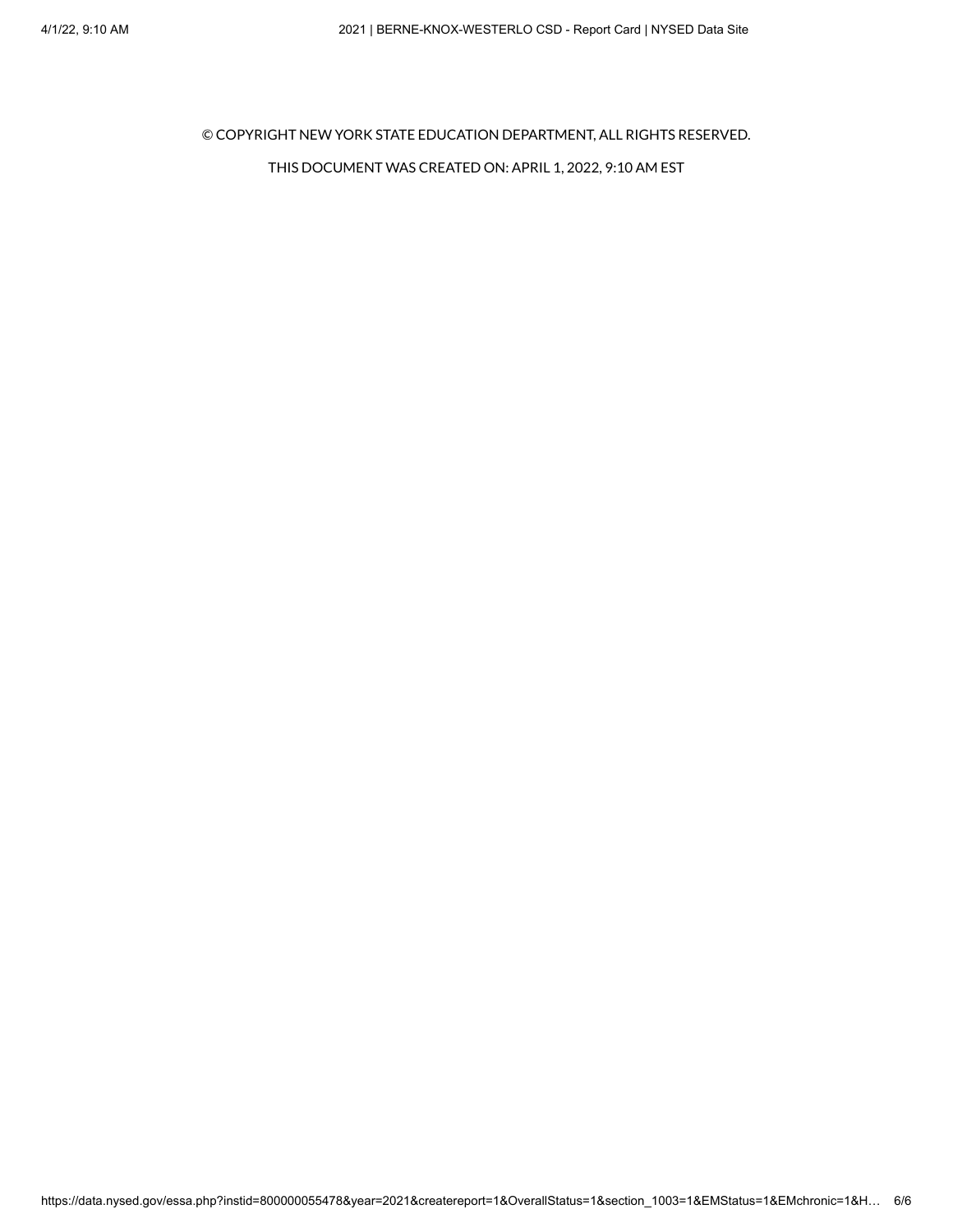### **BERNE-KNOX-WESTERLO CSD ENGLISH LANGUAGE LEARNERS ENROLLMENT (2020 - 21)**

### K-12 ELL Enrollment: 1 K-12 Former ELL Enrollment: 0



**0 0%**



### ELL ENROLLMENT BY ETHNICITY

ELL ENROLLMENT BY GENDER



OTHER GROUPS



### ELL ENROLLMENT BY GRADE

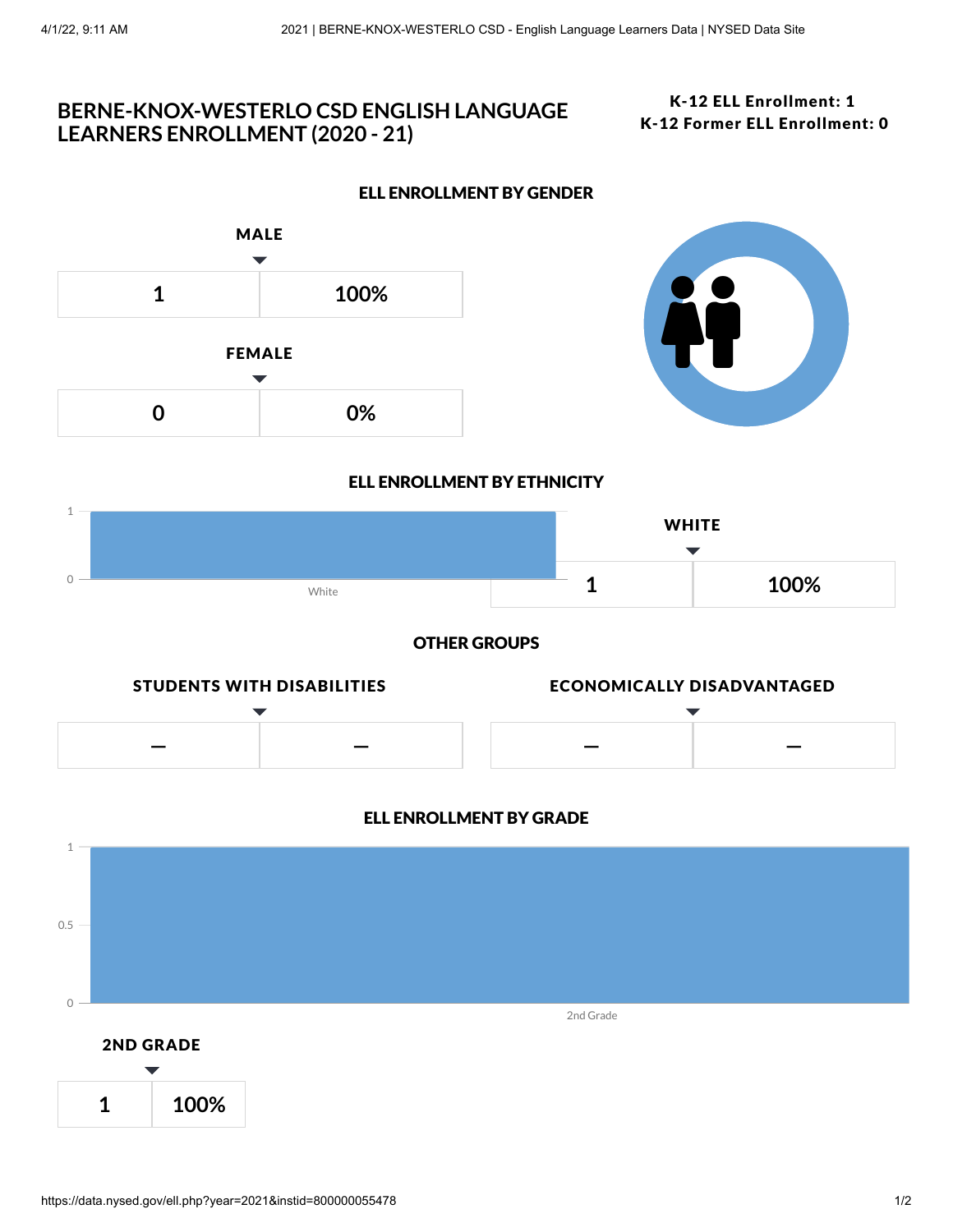### COUNTS OF ELL STUDENTS INCLUDED IN THE HOME LANGUAGES, THE ENGLISH LANGUAGE LEARNERS BREAKDOWN, AND ENGLISH LANGUAGE LEARNERS PROGRAMS CATEGORIES WERE IDENTIFIED AS ELL DURING THE SCHOOL YEAR AND ARE SUPPRESSED DUE TO COUNTS LESS THAN FIVE (5) TO ENSURE STUDENT LEVEL DATA PRIVACY AT THE DISTRICT LEVEL.

© COPYRIGHT NEW YORK STATE EDUCATION DEPARTMENT, ALL RIGHTS RESERVED.

THIS DOCUMENT WAS CREATED ON: APRIL 1, 2022, 9:11 AM EST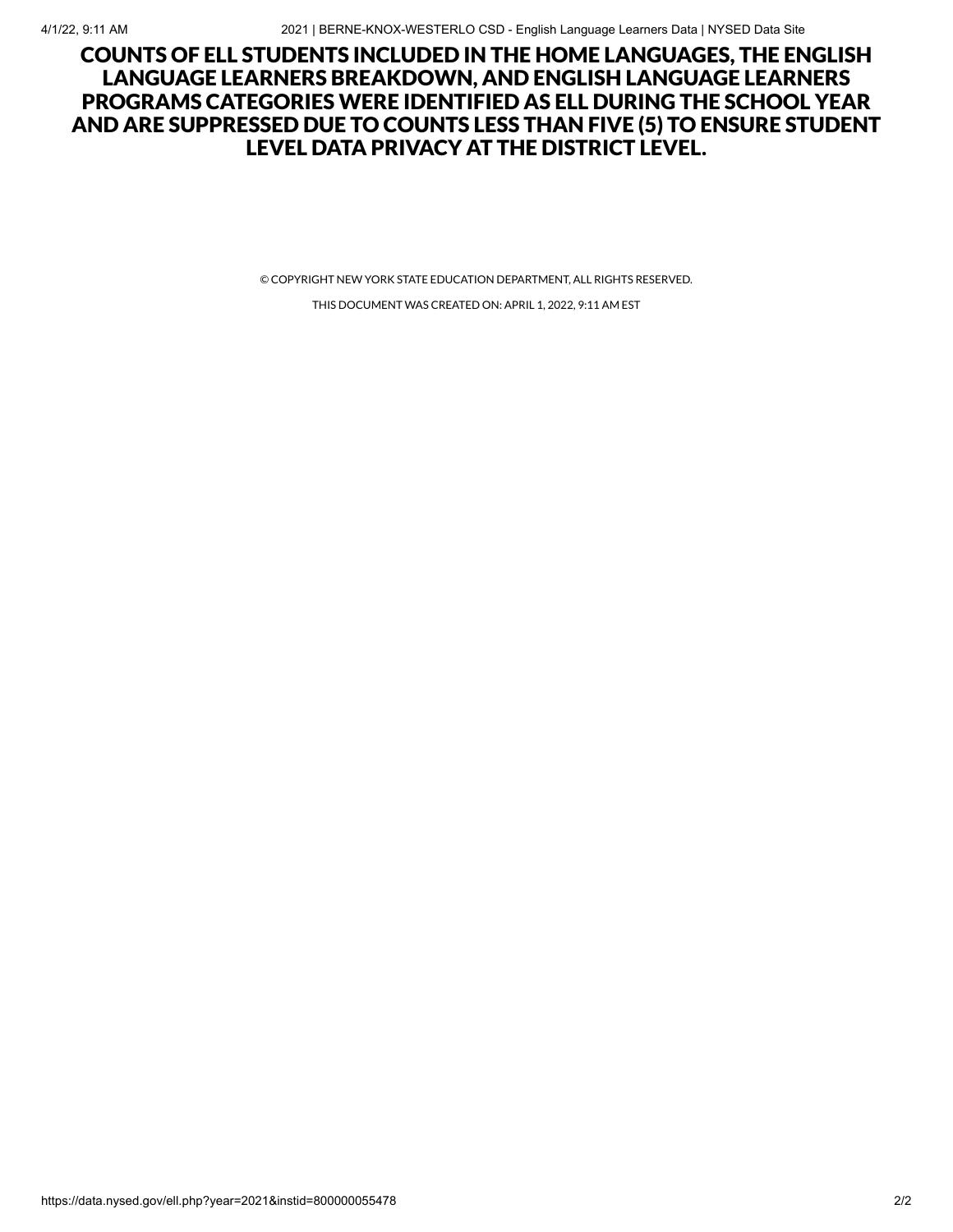These enrollment data are collected as part of NYSED's Student Information Repository System (SIRS). These counts are as of"BEDS Day" which is typically the first Wednesday in October. Available are enrollment counts for public and charter school students by various demographics for the 2020 - 21 school year. For nonpublic school enrollment data please see the Non-Public School Enrollment and Staff [information](http://www.p12.nysed.gov/irs/statistics/nonpublic/home.html) on our Information and Reporting Services webpage.

### **BERNE-KNOX-WESTERLO CSD ENROLLMENT (2020 - 21)**

K-12 Enrollment: 674



#### ENROLLMENT BY GENDER



#### ENROLLMENT BY ETHNICITY

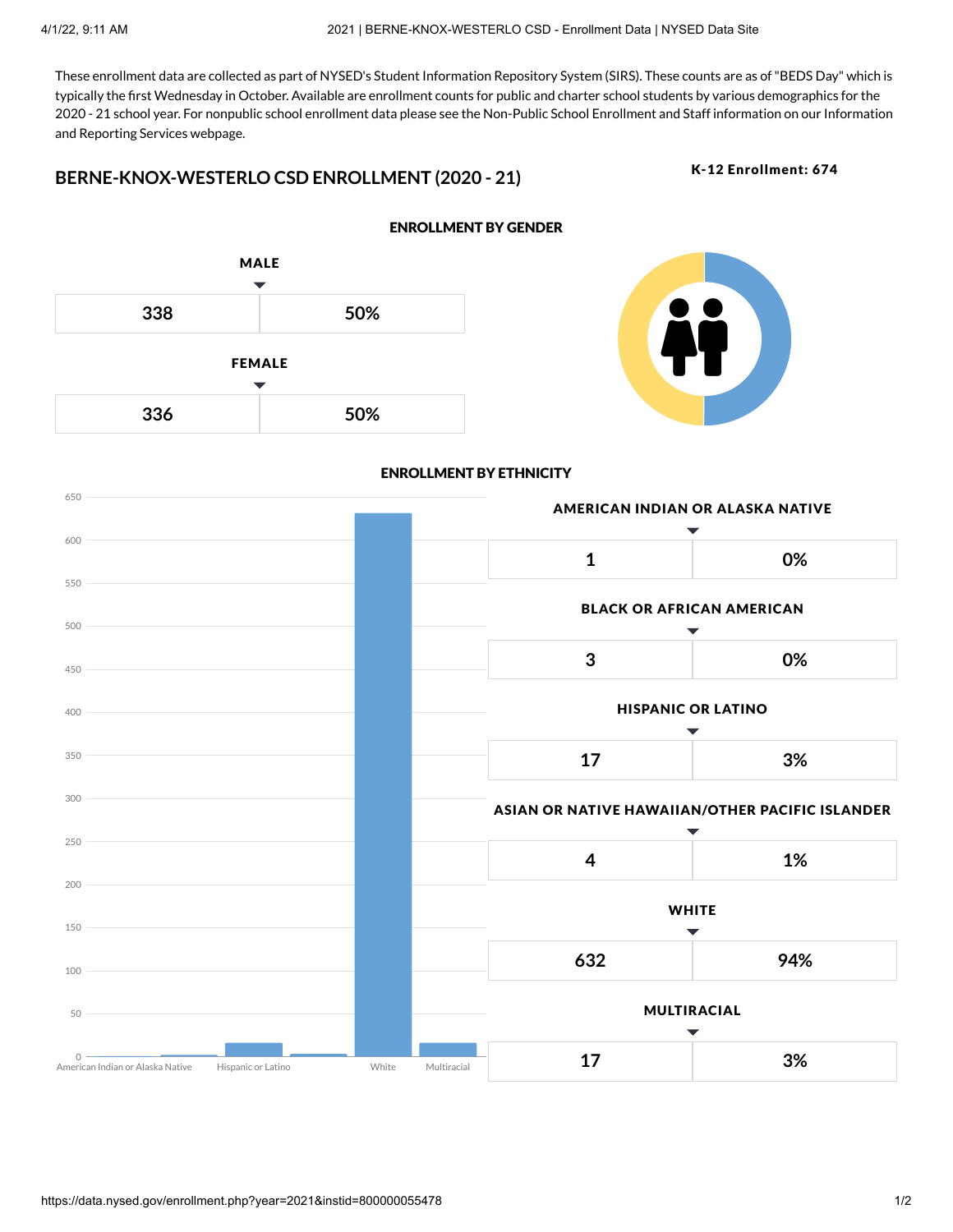#### OTHER GROUPS



© COPYRIGHT NEW YORK STATE EDUCATION DEPARTMENT, ALL RIGHTS RESERVED. THIS DOCUMENT WAS CREATED ON: APRIL 1, 2022, 9:11 AM EST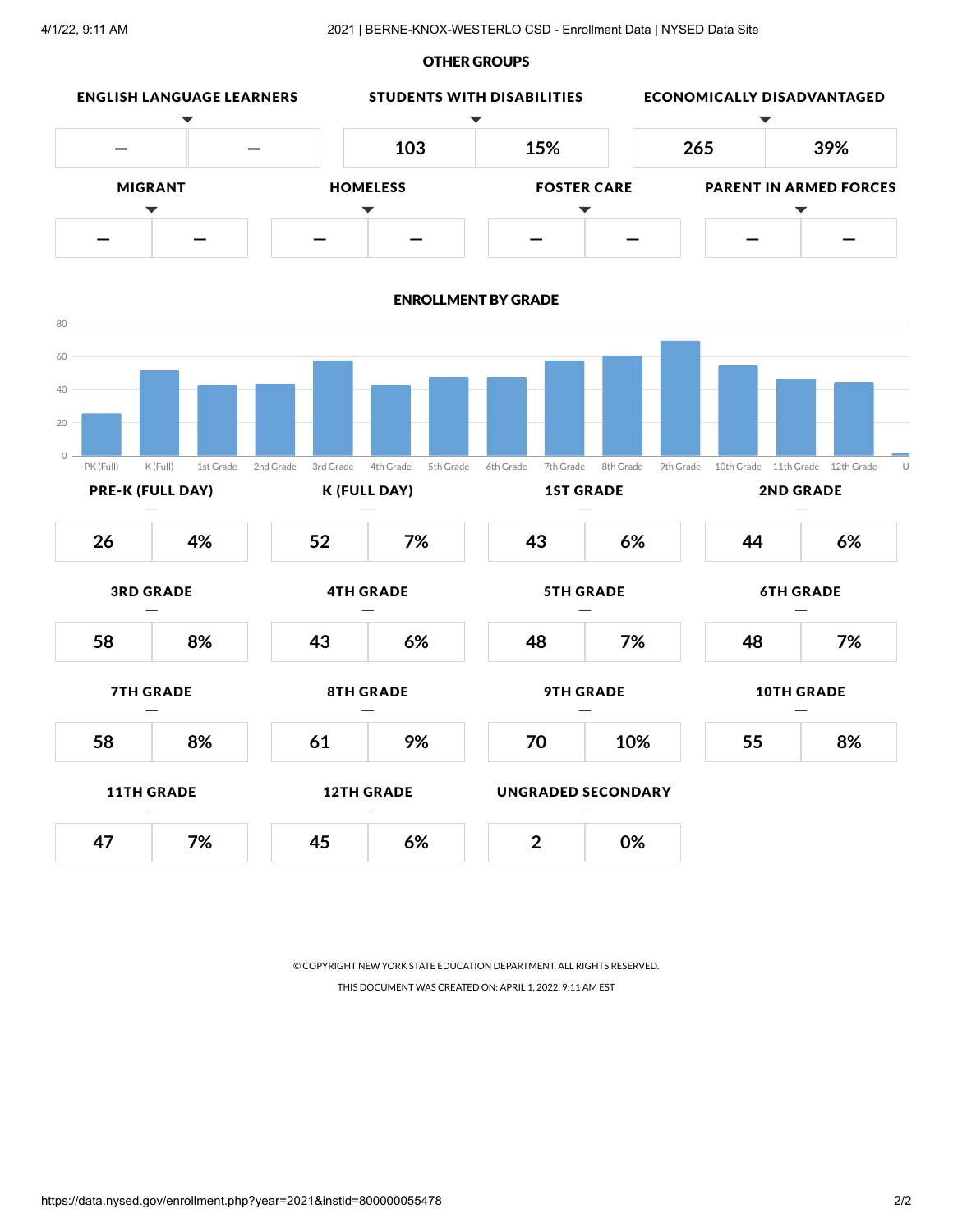#### BERNE-KNOX-WESTERLO CSD GRADUATION RATE DATA 4 YEAR OUTCOME AS OF AUGUST 2021

Graduation Rate Data are reported for a 9th grade cohort, as of the 4th year of high school - August. The "Filter this data" function, below, provides the ability to display Graduation Rate Data of high school as of the 4th year - June, the 5th year - June and August, and the 6th year - June and August. For school years prior to 2018-19, 5th year - August and 6th year - August are not available.

Data is reported by educational institutions to the State Education Department throughout the school year and available for verification by districts until the close of the state data warehouse in August. District superintendents certify data is accurate in September. For the most updated information, please contact the school district.

Complete information on the types of diploma credentials, which can be earned and the criteria for each, see: Diploma [Requirements.](http://www.nysed.gov/curriculum-instruction/general-education-and-diploma-requirements)

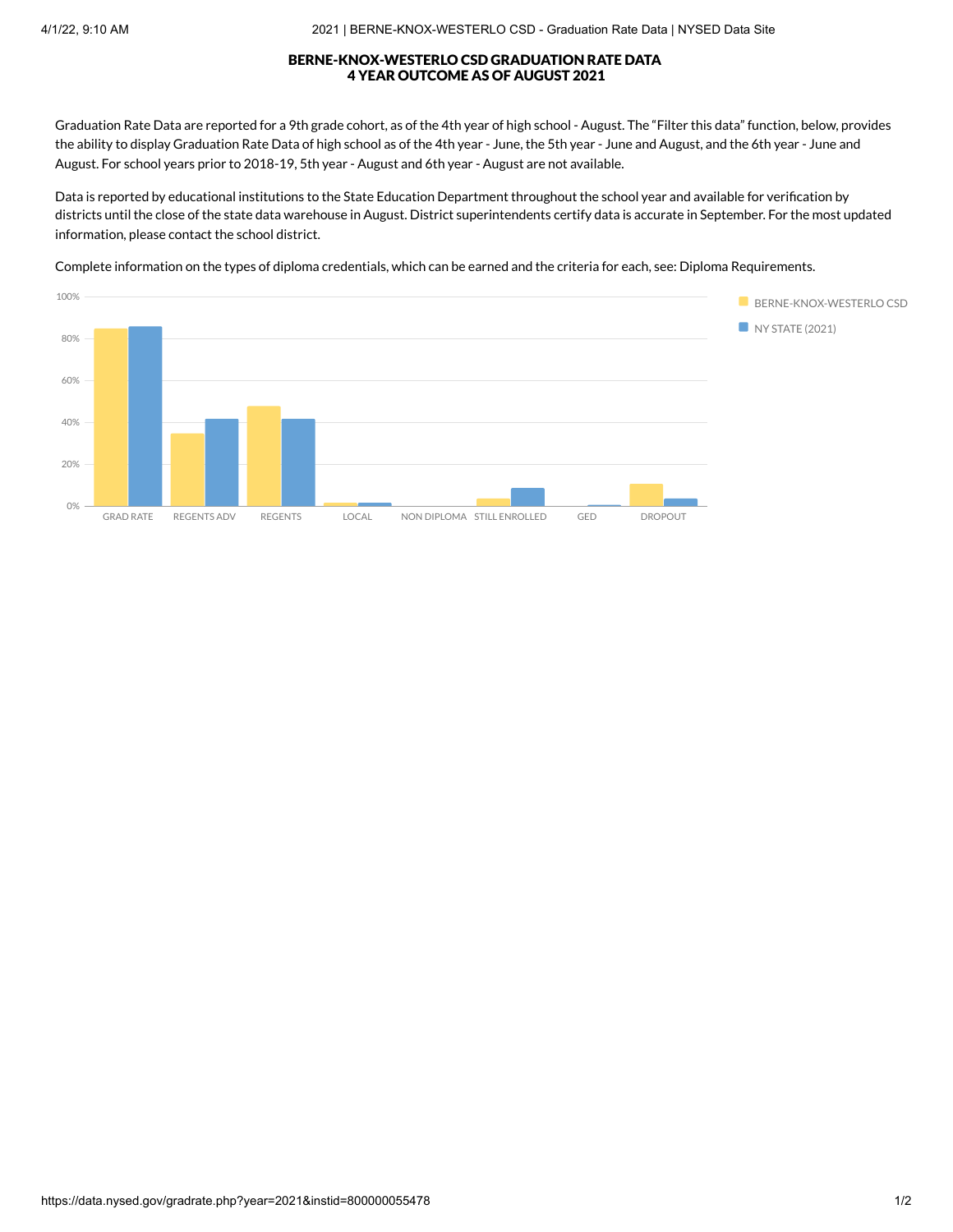| Subgroup                                              | <b>GRAD</b><br><b>RATE</b><br>Total |                          |                          | <b>REGENTS WITH</b><br><b>ADVANCED</b><br><b>DESIGNATION</b> |                          |                          | <b>REGENTS</b><br><b>DIPLOMA</b> |                          | <b>LOCAL</b><br><b>DIPLOMA</b> |                          | <b>NON</b><br><b>DIPLOMA</b><br><b>CRED</b> |                          | <b>STILL</b><br><b>ENROLLED</b> |                          | GED<br><b>TRANSFER</b>   |                          | <b>DROPOUT</b>           |
|-------------------------------------------------------|-------------------------------------|--------------------------|--------------------------|--------------------------------------------------------------|--------------------------|--------------------------|----------------------------------|--------------------------|--------------------------------|--------------------------|---------------------------------------------|--------------------------|---------------------------------|--------------------------|--------------------------|--------------------------|--------------------------|
|                                                       |                                     | #                        | %                        | $^{\#}$                                                      | $\%$                     | #                        | %                                | $\#$                     | %                              | $\#$                     | %                                           | $\#$                     | %                               | #                        | %                        | #                        | $\%$                     |
| All Students                                          | 54                                  | 46                       | 85%                      | 19                                                           | 35%                      | 26                       | 48%                              | $\mathbf{1}$             | 2%                             | 0                        | 0%                                          | $\overline{2}$           | 4%                              | 0                        | 0%                       | 6                        | 11%                      |
| Female                                                | 29                                  | 28                       | 97%                      | 10                                                           | 34%                      | 18                       | 62%                              | 0                        | 0%                             | 0                        | 0%                                          | $\mathsf{O}\xspace$      | 0%                              | 0                        | 0%                       | $\mathbf{1}$             | 3%                       |
| Male                                                  | 25                                  | 18                       | 72%                      | 9                                                            | 36%                      | 8                        | 32%                              | $\mathbf{1}$             | 4%                             | 0                        | 0%                                          | $\overline{2}$           | 8%                              | 0                        | 0%                       | 5                        | 20%                      |
| <b>General Education Students</b>                     | 43                                  | 40                       | 93%                      | 19                                                           | 44%                      | 21                       | 49%                              | $\mathsf{O}\xspace$      | 0%                             | 0                        | 0%                                          | $\mathsf{O}\xspace$      | 0%                              | $\mathbf 0$              | 0%                       | 3                        | 7%                       |
| <b>Students with Disabilities</b>                     | 11                                  | 6                        | 55%                      | $\mathbf 0$                                                  | 0%                       | 5                        | 45%                              | $\mathbf{1}$             | 9%                             | 0                        | 0%                                          | $\overline{2}$           | 18%                             | 0                        | 0%                       | 3                        | 27%                      |
| American Indian or Alaska<br>Native                   | $\mathbf 0$                         | $\mathbf 0$              | 0%                       | 0                                                            | 0%                       | $\mathbf 0$              | 0%                               | $\mathbf 0$              | 0%                             | 0                        | 0%                                          | $\mathbf 0$              | 0%                              | 0                        | 0%                       | $\mathbf 0$              | 0%                       |
| Asian or Native<br>Hawaiian/Other Pacific<br>Islander | 2                                   |                          | $\overline{\phantom{0}}$ | $\overline{\phantom{0}}$                                     |                          |                          | $\overline{\phantom{0}}$         | $\overline{\phantom{0}}$ | $\overline{\phantom{0}}$       | $\overline{\phantom{0}}$ |                                             | $\overline{\phantom{0}}$ |                                 | $\overline{\phantom{0}}$ | $\overline{\phantom{0}}$ | $\overline{\phantom{0}}$ |                          |
| <b>Black or African American</b>                      | 0                                   | $\mathbf 0$              | 0%                       | 0                                                            | 0%                       | 0                        | 0%                               | 0                        | 0%                             | 0                        | 0%                                          | 0                        | 0%                              | 0                        | 0%                       | $\mathbf 0$              | 0%                       |
| Hispanic or Latino                                    | $\mathbf{1}$                        |                          | $\qquad \qquad -$        | $\overline{\phantom{0}}$                                     | $\qquad \qquad -$        | $\overline{\phantom{0}}$ | $\qquad \qquad -$                | $\overline{\phantom{0}}$ | $\qquad \qquad -$              | $\overline{\phantom{m}}$ | $\overline{\phantom{m}}$                    | $\overline{\phantom{0}}$ | $\overline{\phantom{0}}$        | $\qquad \qquad -$        | $\qquad \qquad -$        |                          | $\overline{\phantom{0}}$ |
| White                                                 | 50                                  |                          |                          | $\overline{\phantom{0}}$                                     |                          | $\overline{\phantom{0}}$ |                                  | $\overline{\phantom{0}}$ | $\overline{\phantom{0}}$       | $\qquad \qquad -$        |                                             | $\overline{\phantom{0}}$ | $\overline{\phantom{0}}$        | $\overline{\phantom{0}}$ |                          | $\overline{\phantom{0}}$ | $\overline{\phantom{0}}$ |
| Multiracial                                           | $\mathbf{1}$                        | $\overline{\phantom{0}}$ | $\qquad \qquad -$        | $\overline{\phantom{0}}$                                     | $\overline{\phantom{0}}$ | —                        | $\overline{\phantom{0}}$         |                          | $\overline{\phantom{0}}$       | $\overline{\phantom{0}}$ | $\overline{\phantom{0}}$                    | $\overline{\phantom{0}}$ |                                 |                          | $\qquad \qquad -$        | $\overline{\phantom{0}}$ | $\overline{\phantom{0}}$ |
| <b>Economically Disadvantaged</b>                     | 22                                  | 17                       | 77%                      | 5                                                            | 23%                      | 11                       | 50%                              | 1                        | 5%                             | 0                        | 0%                                          | $\mathbf 0$              | 0%                              | 0                        | 0%                       | 5                        | 23%                      |
| Not Economically<br>Disadvantaged                     | 32                                  | 29                       | 91%                      | 14                                                           | 44%                      | 15                       | 47%                              | 0                        | 0%                             | 0                        | 0%                                          | $\overline{2}$           | 6%                              | 0                        | 0%                       | $1\,$                    | 3%                       |
| English Language Learner                              | 0                                   | $\mathbf 0$              | 0%                       | $\mathbf 0$                                                  | 0%                       | $\mathbf 0$              | 0%                               | $\mathbf 0$              | 0%                             | 0                        | 0%                                          | $\mathbf 0$              | 0%                              | 0                        | 0%                       | $\mathbf 0$              | 0%                       |
| Non-English Language<br>Learner                       | 54                                  | 46                       | 85%                      | 19                                                           | 35%                      | 26                       | 48%                              | $\mathbf{1}$             | 2%                             | 0                        | 0%                                          | $\overline{2}$           | 4%                              | 0                        | 0%                       | 6                        | 11%                      |
| In Foster Care                                        | $\mathbf 0$                         | $\mathbf 0$              | 0%                       | 0                                                            | 0%                       | $\mathbf 0$              | 0%                               | $\mathbf 0$              | 0%                             | 0                        | 0%                                          | $\mathbf 0$              | 0%                              | 0                        | 0%                       | $\mathbf 0$              | 0%                       |
| Not in Foster Care                                    | 54                                  | 46                       | 85%                      | 19                                                           | 35%                      | 26                       | 48%                              | $\mathbf{1}$             | 2%                             | 0                        | 0%                                          | $\overline{2}$           | 4%                              | 0                        | 0%                       | 6                        | 11%                      |
| Homeless                                              | $\mathbf 0$                         | $\mathbf 0$              | 0%                       | $\mathsf 0$                                                  | 0%                       | $\mathbf 0$              | 0%                               | $\mathbf 0$              | 0%                             | 0                        | 0%                                          | $\mathbf 0$              | 0%                              | $\mathbf 0$              | 0%                       | $\mathbf 0$              | 0%                       |
| Not Homeless                                          | 54                                  | 46                       | 85%                      | 19                                                           | 35%                      | 26                       | 48%                              | 1                        | 2%                             | $\Omega$                 | 0%                                          | $\overline{\mathbf{c}}$  | 4%                              | 0                        | 0%                       | 6                        | 11%                      |
| Migrant                                               | 0                                   | $\mathbf 0$              | 0%                       | $\mathsf{O}$                                                 | 0%                       | $\mathsf{O}$             | 0%                               | $\mathbf 0$              | 0%                             | $\mathsf{O}$             | 0%                                          | $\mathbf 0$              | 0%                              | 0                        | 0%                       | $\mathbf 0$              | 0%                       |
| Not Migrant                                           | 54                                  | 46                       | 85%                      | 19                                                           | 35%                      | 26                       | 48%                              | $\mathbf{1}$             | 2%                             | 0                        | 0%                                          | 2                        | 4%                              | 0                        | 0%                       | 6                        | 11%                      |
| Parent in Armed Forces                                | $\mathsf{O}$                        | $\mathbf 0$              | 0%                       | $\mathbf 0$                                                  | 0%                       | $\mathbf 0$              | 0%                               | $\mathbf 0$              | 0%                             | 0                        | 0%                                          | $\mathbf 0$              | 0%                              | 0                        | 0%                       | $\mathbf 0$              | 0%                       |
| Parent Not in Armed Forces                            | 54                                  | 46                       | 85%                      | 19                                                           | 35%                      | 26                       | 48%                              | $\mathbf{1}$             | 2%                             | $\mathsf{O}$             | 0%                                          | $\overline{2}$           | 4%                              | 0                        | 0%                       | 6                        | 11%                      |

### **GRADUATION RATE**

© COPYRIGHT NEW YORK STATE EDUCATION DEPARTMENT, ALL RIGHTS RESERVED.

THIS DOCUMENT WAS CREATED ON: APRIL 1, 2022, 9:10 AM EST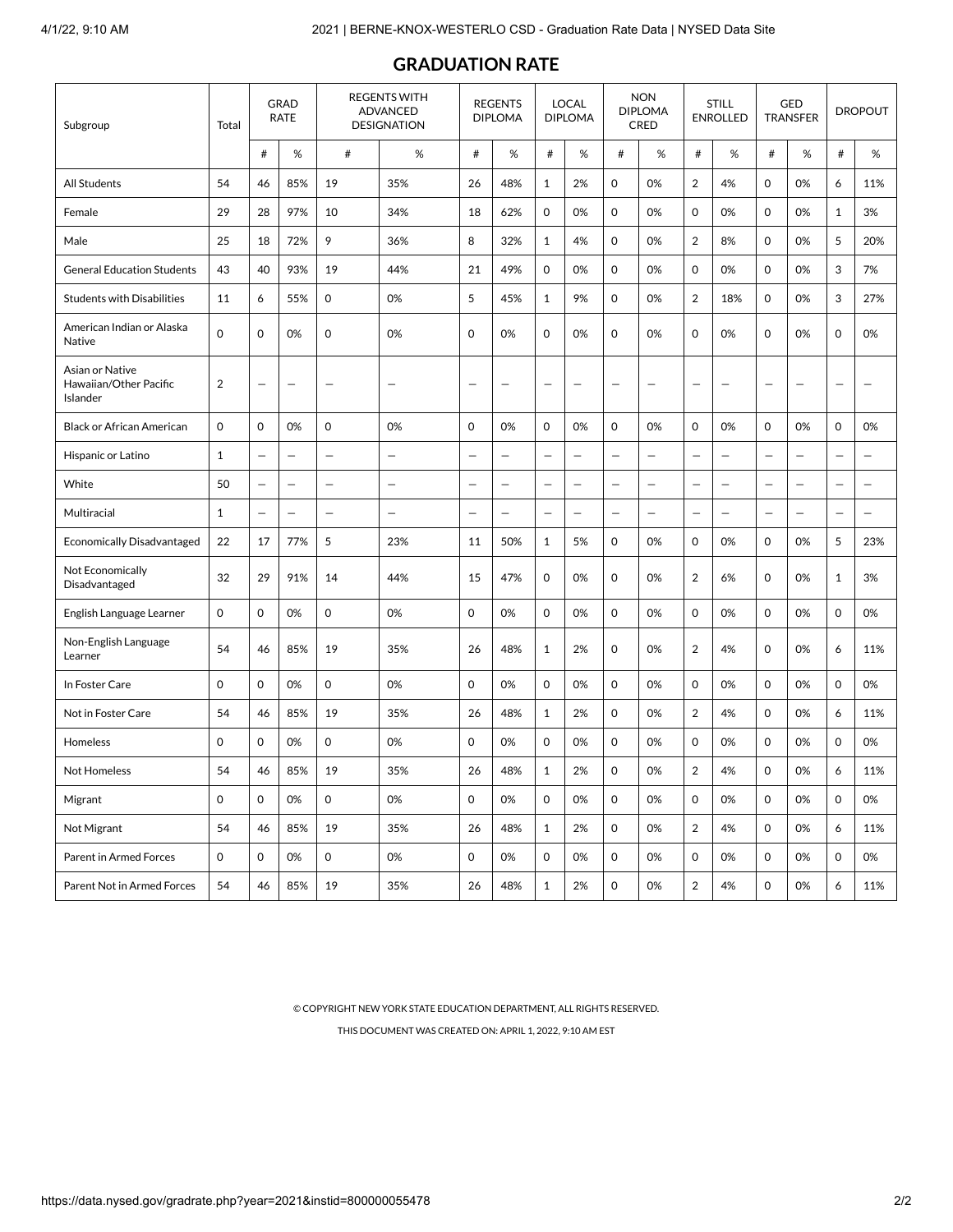### BERNE-KNOX-WESTERLO CSD GRADUATION PATHWAYS DATA 2021

The Board of Regents approved regulations establishing multiple, comparably rigorous assessment pathways to graduation for all students. The recently approved regulations recognize the importance of engaging students' interests in rigorous and relevant academic programs in the Arts; Languages other than English (LOTE)/Biliteracy; Career and Technical Education (CTE); Humanities; Science, Technology, Engineering and Mathematics (STEM); and Career Developmental Occupational Studies (CDOS). The revised regulation allows students to use a passing score on an approved pathway assessment or successful completion of program requirements for the CDOS credential toward meeting the assessment requirements for graduation.

Complete [information](http://www.nysed.gov/curriculum-instruction/general-education-and-diploma-requirements/) on the types of diploma credentials which can be earned and the criteria for each.

Additional information on Graduation Pathways can be found on the [Curriculum](http://www.nysed.gov/curriculum-instruction/multiple-pathways) and Instruction site.

| Subgroup                                              | Total          | <b>Humanities</b> |      | <b>Humanities</b><br>Alternative |      | Arts        |      | Career<br>and<br>Technical<br>Education |      | Math         |     | Science     |      | Career<br>Development<br>and<br>Occupational<br><b>Studies</b> |      | Languages<br>Other<br>Than<br>English |      |
|-------------------------------------------------------|----------------|-------------------|------|----------------------------------|------|-------------|------|-----------------------------------------|------|--------------|-----|-------------|------|----------------------------------------------------------------|------|---------------------------------------|------|
|                                                       |                | $\#$              | $\%$ | #                                | $\%$ | $\#$        | $\%$ | $\#$                                    | $\%$ | $\#$         | %   | #           | $\%$ | $\#$                                                           | $\%$ | $\#$                                  | $\%$ |
| <b>All Students</b>                                   | 46             | 45                | 98%  | $\mathbf 0$                      | 0%   | $\Omega$    | 0%   | $\Omega$                                | 0%   | $\mathbf{1}$ | 2%  | $\Omega$    | 0%   | $\Omega$                                                       | 0%   | $\Omega$                              | 0%   |
| Female                                                | 28             | 27                | 96%  | 0                                | 0%   | $\Omega$    | 0%   | $\mathbf 0$                             | 0%   | $\mathbf{1}$ | 4%  | $\mathbf 0$ | 0%   | $\Omega$                                                       | 0%   | 0                                     | 0%   |
| Male                                                  | 18             | 18                | 100% | $\mathsf{O}\xspace$              | 0%   | $\Omega$    | 0%   | $\mathbf 0$                             | 0%   | $\mathbf 0$  | 0%  | $\mathbf 0$ | 0%   | $\Omega$                                                       | 0%   | $\Omega$                              | 0%   |
| General<br>Education<br><b>Students</b>               | 40             | 40                | 100% | $\mathsf 0$                      | 0%   | $\Omega$    | 0%   | $\mathbf 0$                             | 0%   | $\mathbf 0$  | 0%  | 0           | 0%   | $\mathsf 0$                                                    | 0%   | 0                                     | 0%   |
| Students with<br><b>Disabilities</b>                  | 6              | 5                 | 83%  | 0                                | 0%   | $\Omega$    | 0%   | $\mathbf 0$                             | 0%   | $\mathbf{1}$ | 17% | $\mathbf 0$ | 0%   | $\mathbf 0$                                                    | 0%   | $\mathbf 0$                           | 0%   |
| American<br>Indian or Alaska<br>Native                | 0              | $\mathbf 0$       | 0%   | 0                                | 0%   | $\Omega$    | 0%   | $\mathbf 0$                             | 0%   | $\mathbf 0$  | 0%  | $\Omega$    | 0%   | $\mathbf 0$                                                    | 0%   | $\mathbf 0$                           | 0%   |
| Asian or Native<br>Hawaiian/Other<br>Pacific Islander | $\overline{2}$ | $\overline{2}$    | 100% | $\mathsf{O}\xspace$              | 0%   | $\mathbf 0$ | 0%   | $\mathbf 0$                             | 0%   | $\mathbf 0$  | 0%  | $\mathbf 0$ | 0%   | $\mathsf 0$                                                    | 0%   | 0                                     | 0%   |
| <b>Black or African</b><br>American                   | $\Omega$       | $\mathbf 0$       | 0%   | 0                                | 0%   | $\mathbf 0$ | 0%   | $\mathbf 0$                             | 0%   | $\mathbf 0$  | 0%  | $\mathbf 0$ | 0%   | $\mathbf 0$                                                    | 0%   | $\mathbf 0$                           | 0%   |
| Hispanic or<br>Latino                                 | 1              | $\mathbf{1}$      | 100% | 0                                | 0%   | $\Omega$    | 0%   | $\mathbf 0$                             | 0%   | $\mathbf 0$  | 0%  | $\mathbf 0$ | 0%   | $\mathsf 0$                                                    | 0%   | $\mathbf 0$                           | 0%   |
| White                                                 | 42             | 41                | 98%  | 0                                | 0%   | $\Omega$    | 0%   | $\mathbf 0$                             | 0%   | $\mathbf{1}$ | 2%  | 0           | 0%   | $\Omega$                                                       | 0%   | $\Omega$                              | 0%   |
| Multiracial                                           | $\mathbf{1}$   | $\mathbf{1}$      | 100% | $\mathsf{O}\xspace$              | 0%   | $\mathbf 0$ | 0%   | $\mathbf 0$                             | 0%   | $\mathbf 0$  | 0%  | $\mathbf 0$ | 0%   | $\mathbf 0$                                                    | 0%   | $\mathbf 0$                           | 0%   |
| Economically<br>Disadvantaged                         | 17             | 17                | 100% | $\mathsf{O}\xspace$              | 0%   | $\mathbf 0$ | 0%   | $\mathbf 0$                             | 0%   | 0            | 0%  | 0           | 0%   | $\mathsf 0$                                                    | 0%   | 0                                     | 0%   |